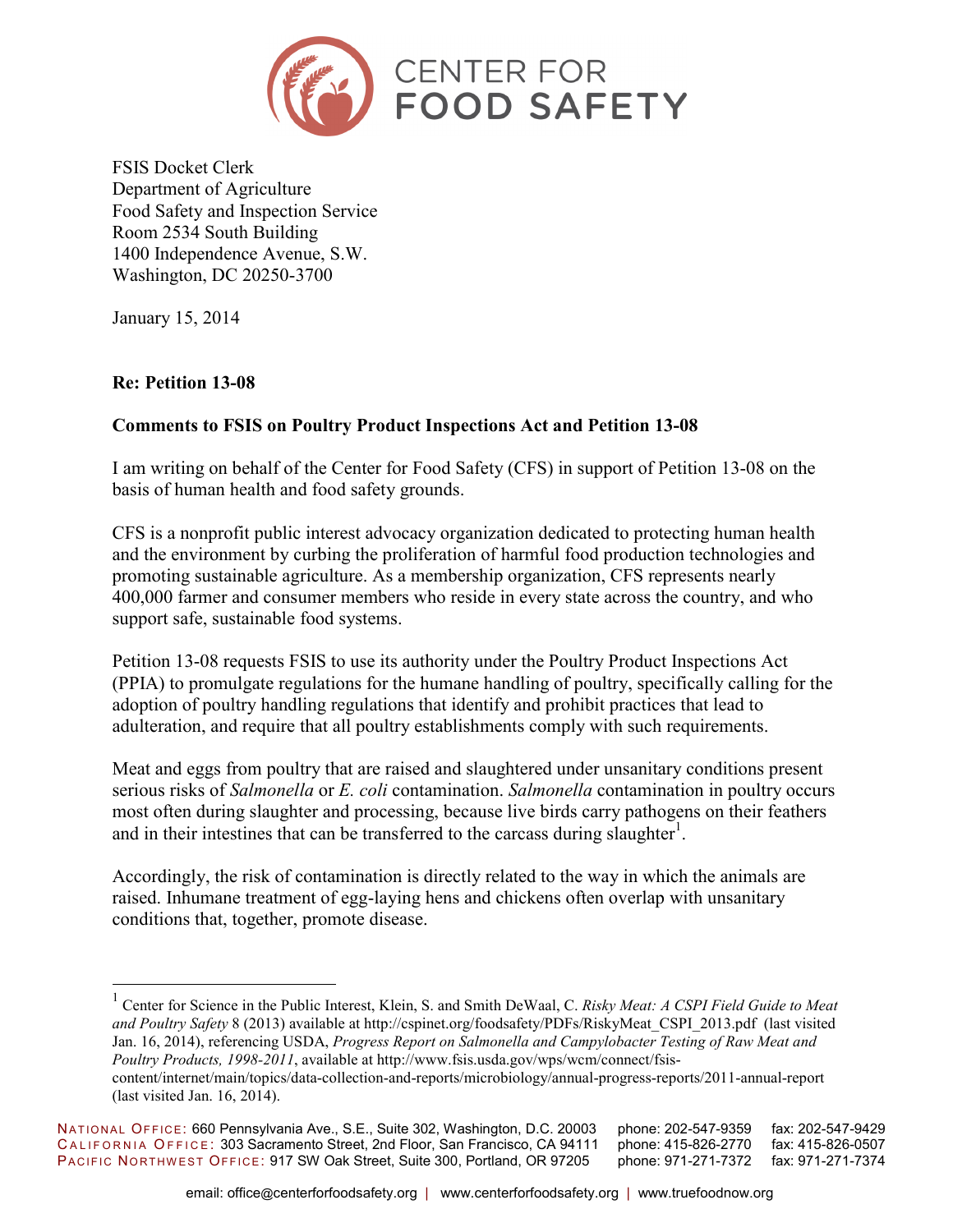Hens raised in animal factories are regularly kept in unsanitary conditions. Just some of the documented conditions include hens covered in liquid manure from shallow manure scraping pits, moving between barns through manure trenches or on egg conveyors, and walking amidst manure overflows on barn floors<sup>2</sup>. In animal factories that use battery cages, hens are often: confined in overcrowded cages with the rotting corpses of other birds or birds suffering bloody injuries, covered in feces from birds in overhead cages, and prone to drown in manure trenches that run underneath the cages and into pipes leading to outside cesspools<sup>3</sup>.

Decaying dead hens are customarily left on floors, in cages, and on cage ledges and tops, often in direct contact with live hens and  $eggs<sup>4</sup>$ . When animals are not only exposed to feces and decaying carcasses but live in and among them, the risk of contamination is dire. One primary indicator of the connection between animal factory conditions and contamination is the higher risk of *Salmonella* that caged hens have consistently been proven to present<sup>5</sup>.

A 2010 study reported that housing laying hens in conventional battery cages is a significant risk factor for *Salmonella* Enteritidis and/or Typhimurium, and that *Salmonella* shedding in caged flocks was twenty times more likely than in non-caged flocks. The study attributed this to several factors, including larger hen flocks<sup> $6$ </sup> on cage farms, the reuse of cages without cleaning them between production rounds, the high density of animals, and low air quality due to indoor  $\text{confinement}^7$ .

Together, these factors create unsanitary conditions that cause bacteria to spread, and stressful conditions that cause poultry to shed bacteria they may be harboring. These risks are exacerbated by the excessive use of antimicrobial feed additives and non-therapeutic antibiotics, which contribute to the emergence of resistant strains of pathogens. This causes disease to proliferate and spread among animals that are then introduced into the food supply, which has direct implications for public health.

CDC recognizes that "there are specific situations in which the widespread use of antimicrobials in agriculture has resulted in an increase in resistant infections in humans."<sup>8</sup> Six antibiotic-

<u>.</u>

<sup>2</sup> Humane Soc'y of the U.S. (HSUS), *Undercover at the Largest U.S. Egg Producer* 1-4 (2010), available at http://www.humanesociety.org/assets/pdfs/farm/cal-maine\_investigation\_report.pdf (last visited Jan. 16, 2014); and John W. Thorsky, FDA District Director, Letter to Austin Decoster, Owner, Quality Egg LLC (Oct. 15, 2010), available at http://www.fda.gov/ICECI/EnforcementActions/WarningLetters/2010/ucm229805.html (last visited Jan. 16, 2014).

<sup>3</sup> HSUS at 2.

<sup>4</sup> *Id.*

<sup>5</sup> HSUS, *Cage Confinement of Laying Hens Increases Salmonella Risk*,

http://www.humanesociety.org/issues/confinement\_farm/facts/salmonella.html#.UpzFLOKkGik (last visited Dec. 16, 2013).

<sup>6</sup> S. Van Hoorebeke et al., *Determination of the Within and Between Flock Prevalence and Identification of Risk Factors for Salmonella Infections in Laying Hen Flocks Housed in Conventional and Alternative Systems*, 94 J. Preventive Vet. Med. 94, 94-100 (2010).

<sup>7</sup> *Id*. at 99.

<sup>8</sup> Lydia Zuraw, *CDC Acknowledges Role of Farms in Antibiotic Resistance*, Food Safety News

<sup>(</sup>Sept. 17, 2013), www.foodsafetynews.com/2013/09/drug-resistant-infections/ (last visited Jan. 16, 2014).